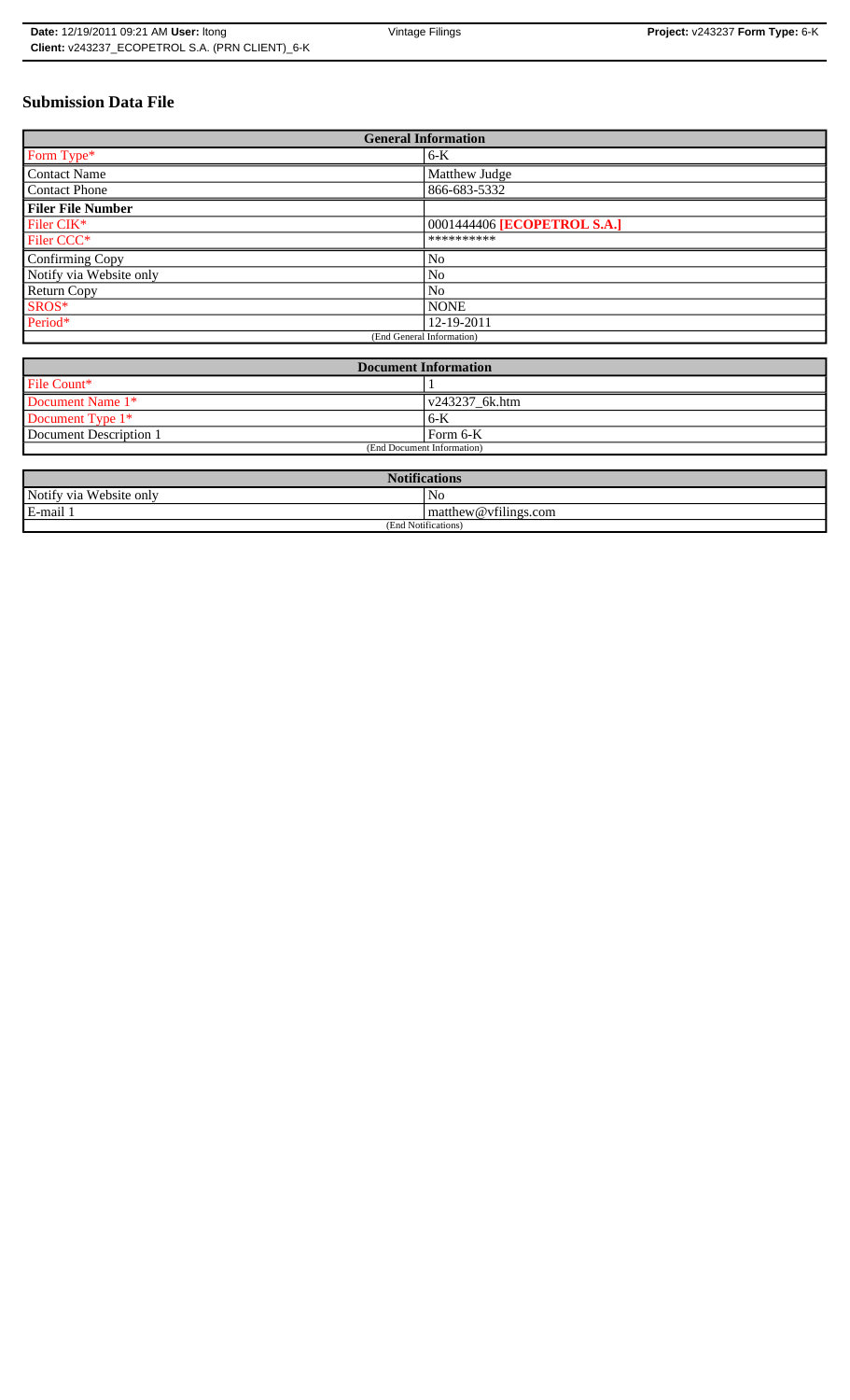### **SECURITIES AND EXCHANGE COMMISSION Washington, D.C. 20549**

 $\overline{a}$ 

 $\overline{a}$ 

 $\overline{a}$ 

**FORM 6-K REPORT OF FOREIGN PRIVATE ISSUER PURSUANT TO RULE 13a-16 OR 15d-16 OF THE SECURITIES EXCHANGE ACT OF 1934**

December 2011

Commission File Number: 333-153452

**ECOPETROL S.A.**

*(Exact name of registrant as specified in its Charter)*  $\overline{a}$ 

> Carrera 7 No. 37 – 69 BOGOTA – COLOMBIA

*(Address of registrant's principal executive offices)*  $\overline{a}$ 

Indicate by check mark whether the registrant files or will file annual reports under cover Form 20-F or Form 40-F.

Form 20-F  $\boxtimes$  Form 40-F  $\Box$ 

Indicate by check mark if the registrant is submitting the Form 6-K in paper as permitted by Regulation S-T Rule 101(b)(1):

Yes □ No ⊠

Indicate by check mark if the registrant is submitting the Form 6-K in paper as permitted by Regulation S-T Rule 101(b)(7):

| Y es | N.<br>שו | __<br>$\overline{v}$<br>ᅜ |
|------|----------|---------------------------|
|      |          |                           |

Indicate by check mark whether by furnishing the information contained in this Form, the registrant is also thereby furnishing the information to the Commission pursuant to Rule 12g3-2(b) under the Securities Exchange Act of 1934.

 $Yes$   $\square$  No  $\boxtimes$ 

If "Yes" is marked, indicate below the file number assigned to the registrant in connection with Rule 12g3-2(b): 82- $N/A$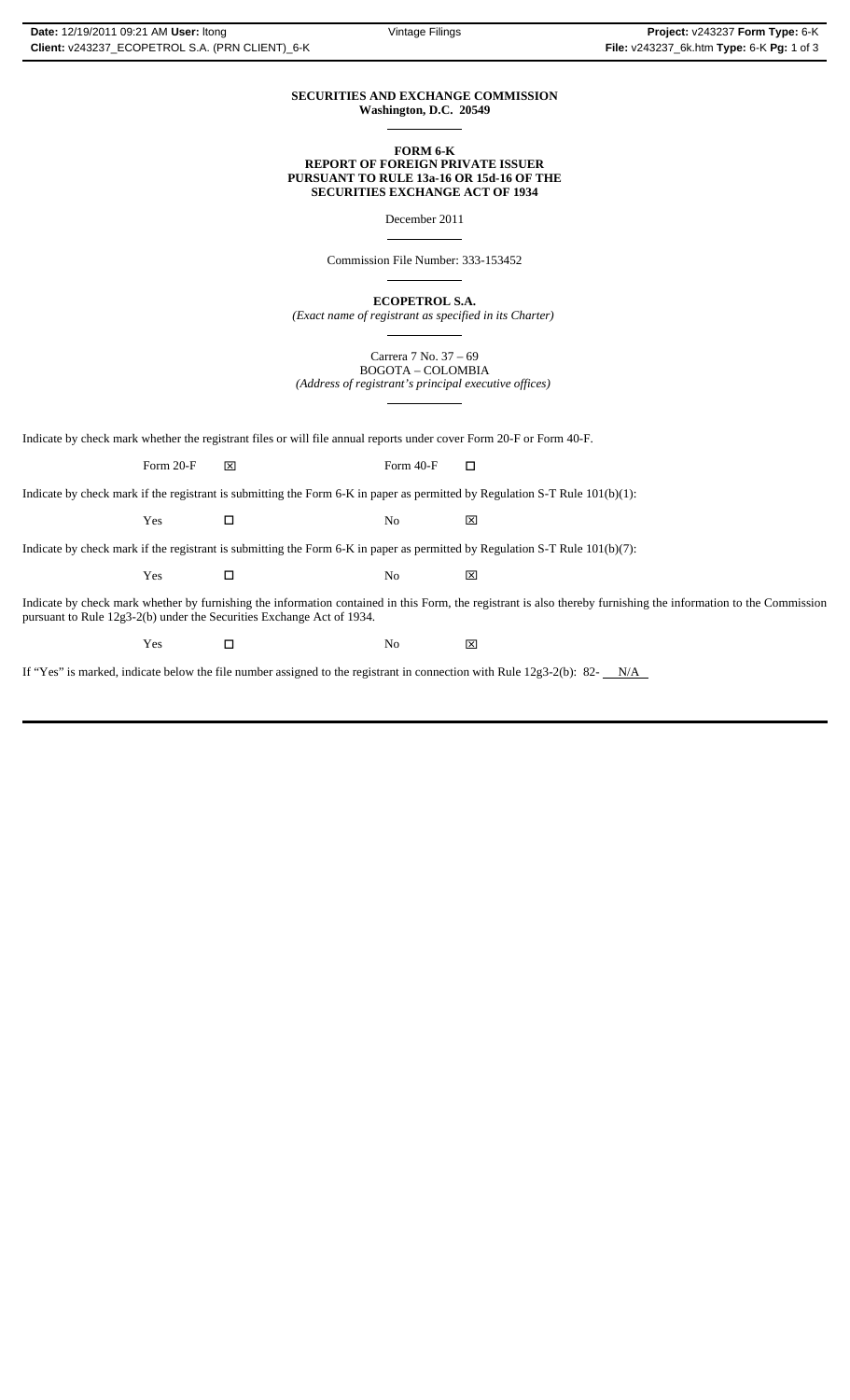# **STANDARD & POORS UPGRADES ECOPETROL STAND ALONE CREDIT PROFILE TO bbb- AND CONFIRMS ITS INVESTMENT GRADE RATING**

- The Ecopetrol stand alone credit profile was upgraded from bb+ to bbb- with a stable outlook.
- Its corporate ranking and its debt rating was confirmed at BBB- with a stable outlook.
- The S&P report mentions that the upgraded Ecopetrol rating is based on the continuous improvements in its financial and operating performance.

Ecopetrol S.A. (BVC: ECOPETROL; NYSE: EC; BVL: EC; TSX: ECP) ("**Ecopetrol**" or the "**Company**") announced today that credit rating agency Standard & Poor's increased its stand alone credit profile (SACP) from bb+ to bbb- and confirmed its corporate credit and debt rating, this latter was last revised in March 18, at BBB- with a stable outlook.

The "SACP" represents the company's credit rating in the absence of any extraordinary support that could be offered by the National Government and tends to converge with the corporate rating, as the expectation of requiring Government intervention decreases.

## **Bogotá, Colombia – December 19, 2011**

------------------------------------------

*Ecopetrol is Colombia's largest integrated oil & gas company, where it accounts for 60% of total production. It is one of the top 40 oil companies in the world and the fourth largest oil company in Latin America. The Company is also involved in exploration and production activities in Brazil, Peru and the United States Gulf Coast, and owns the main refineries in Colombia, most of the network of oil and multiple purpose pipelines in the country, petrochemical plants, and is entering into the biofuels business.*

*This release contains forward-looking statements relating to the prospects of the business, estimates for operating and financial results, and those related to growth prospects of Ecopetrol. These are merely projections and, as such, are based exclusively on the expectations of management concerning the future of the business and its continued access to capital to fund the Company's business plan. Such forward-looking statements depend, substantially, on changes in market conditions, government regulations, competitive pressures, the performance of the Colombian economy and the industry, among other factors; therefore, they are subject to change without prior notice.*

### **Contact us for any additional information:**

**Investor Relations Alejandro Giraldo** Phone: +571-234-5190 Email: investors@ecopetrol.com.co

**Media Relations (Colombia) Mauricio Téllez** Phone: + 571-2345377 Fax: +571-2344480 Email: mtellez@ecopetrol.com.co

Website: www.ecopetrol.com.co